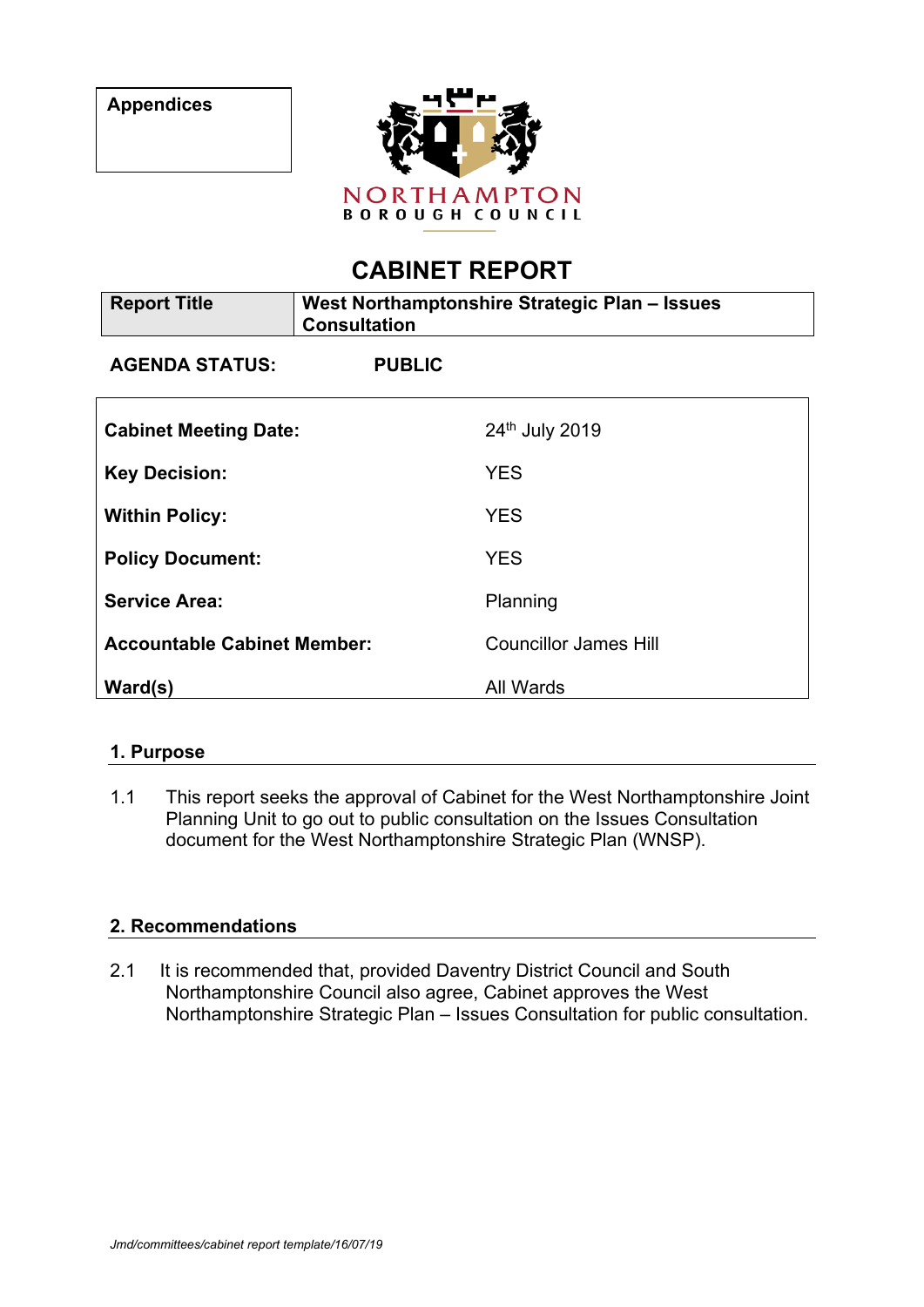#### **3. Issues and Choices**

#### **3.1 Report Background**

- 3.1.1 Members may recall that, at its meeting of 17<sup>th</sup> October 2018, Cabinet considered arrangements for the West Northamptonshire Strategic Plan. At that meeting, Cabinet agreed a Statement of Common Ground between Daventry District Council, Northampton Borough Council, Northamptonshire County Council and South Northamptonshire Council which included agreement on the need for a Strategic Plan for West Northamptonshire, its geographical coverage and the key cross boundary issues the Strategic Plan needs to address.
- 3.1.2 A Joint Local Development Scheme setting out milestones for the production of the West Northamptonshire Strategic Plan, a memorandum of co-operation and terms of reference for the West Northamptonshire Joint Planning and Infrastructure Board were also agreed.
- 3.1.3 The first stage in the production of the Strategic Plan is the Issues Consultation. At its meeting of 6<sup>th</sup> June 2019, the West Northamptonshire Joint Planning and Infrastructure Board considered the Issues Consultation document. A number of changes to the document were proposed at that meeting, and these have been incorporated into the document attached at Appendix A.
- 3.1.4 During July, the Issues Consultation document is being presented to each of the three councils (Daventry District Council, Northampton Borough Council and South Northamptonshire Council) seeking authority to consult.

#### **3.2 Issues**

- 3.2.1 The West Northamptonshire Joint Planning Unit have prepared an Issues Consultation document which is attached as Appendix A to this report. It should be noted that this is a text version of the document and it is intended that the published version will be supplemented by graphics, maps and diagrams.
- 3.2.2 The Issues Consultation document is designed to stimulate debate at an early stage and it is important to emphasise that no decisions have yet been made on the scale of growth or where that growth should be located. Its purpose is to engage with stakeholders and communities across the area and with a view to working together to ensure that the best possible plan is produced for a sustainable future.
- 3.2.3 The draft Issues consultation document attached as Appendix 1 covers the following matters:
	- **Introduction –** setting out the broad scope of the WNSP and why it is being prepared.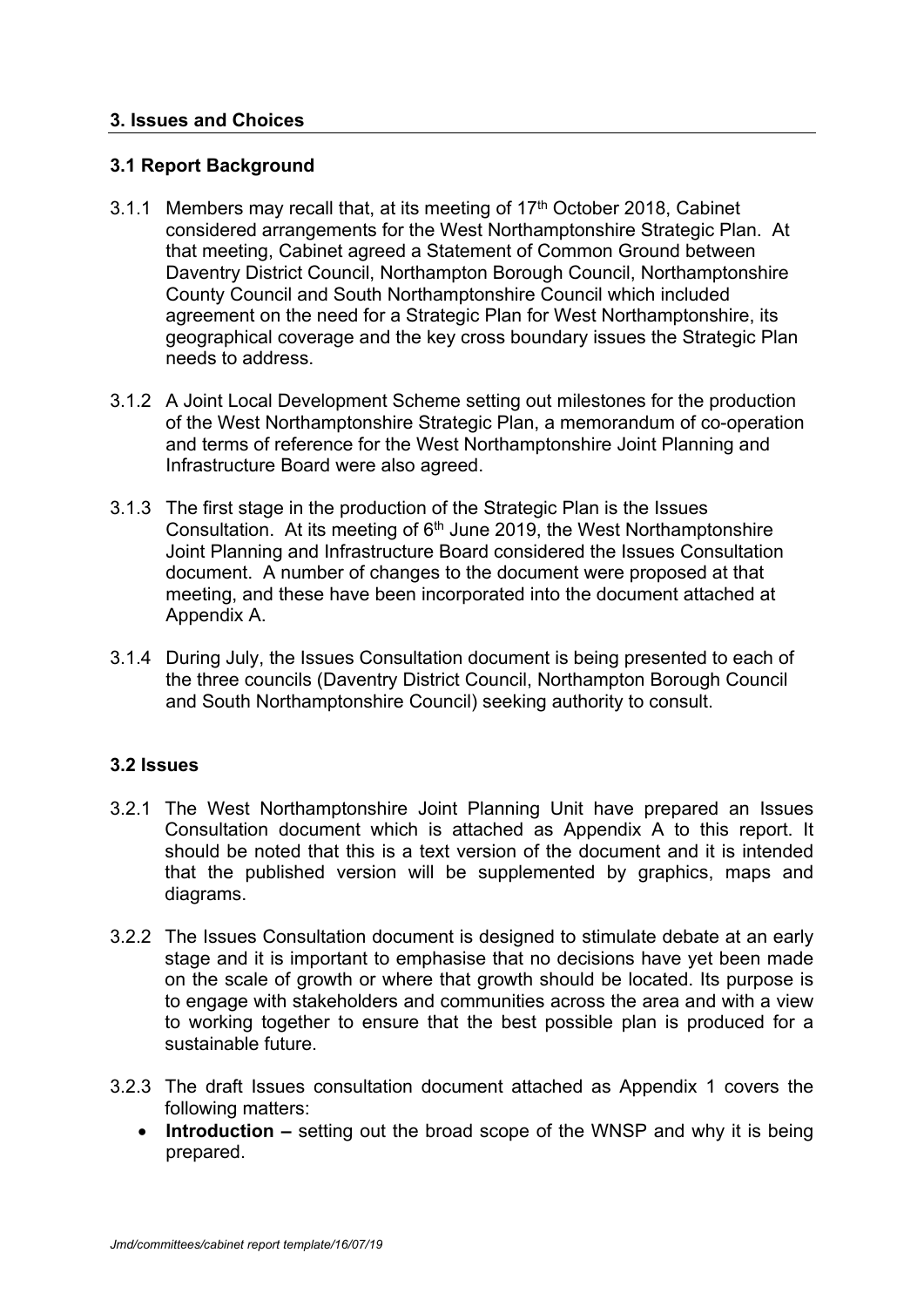- **Spatial context –** a broad overview of the plan area and its key spatial characteristics, the existing spatial strategy provided by the Joint Core Strategy (JCS) and the emerging proposals for the Oxford-Cambridge Arc.
- **Vision and objectives –** seeking views on whether changes are required to the existing vision and objectives in the JCS.
- **Place-making and Sustainable Communities –** outlining key principles to ensure that the plan creates places where existing and future residents want to live now and can do so sustainably into the future.
- **Natural and Built Environment –** setting out key principles for landscape, biodiversity, climate change resilience, green infrastructure, flood risk, water quality and supply, the historic environment and heritage assets.
- **Housing -** ensuring the right number and type of houses are delivered across West Northamptonshire
- **Economic Growth –** identifying key economic issues including retail, town centres and the rural economy
- **Infrastructure –** suggest key principles and objectives for the delivery of the infrastructure required to support growth across the plan area.
- **Process and Next Steps –** providing guidance on how to comment and the next steps in the plan preparation process

# **Oxford-Cambridge Arc**

- 3.2.4 The West Northamptonshire area falls within the Oxford-Cambridge Arc where the Government has identified an opportunity to accelerate growth in order to maximise the economic potential of the area and to contribute towards its targets for increasing housing delivery. In March 2019 the Government published a paper setting out their ambition for the Arc together with a joint declaration agreed by local authorities and local enterprise partnerships across the area. In meeting the economic and housing ambitions for the area there is a need for substantial investment in new infrastructure and a clear commitment that growth should not be at the expense of the quality of the environment.
- 3.2.5 Negotiations on the Growth Deal have not progressed as originally anticipated. It is understood that the Government are no longer pursuing growth deals of the type agreed with Oxfordshire. They are, however, keen to explore other financial arrangements to support local authorities and other partners to deliver their ambitions for the Arc. The Government are looking to support the delivery of housing and infrastructure across the central area of the Arc, which includes West Northamptonshire, and to this end discussions with the Government's OxCam Unit are continuing.
- 3.2.6 The WNSP Issues Consultation provides an opportunity to seek views on the proposals for the Arc, and the Issues paper therefore includes questions regarding the opportunities presented by the Arc and the extent to which this would justify additional growth in the area.

## **Sustainability Appraisal**

3.2.7 The preparation of the WNSP must be informed by a Sustainability Appraisal (SA), incorporating Strategic Environmental Assessment. Land Use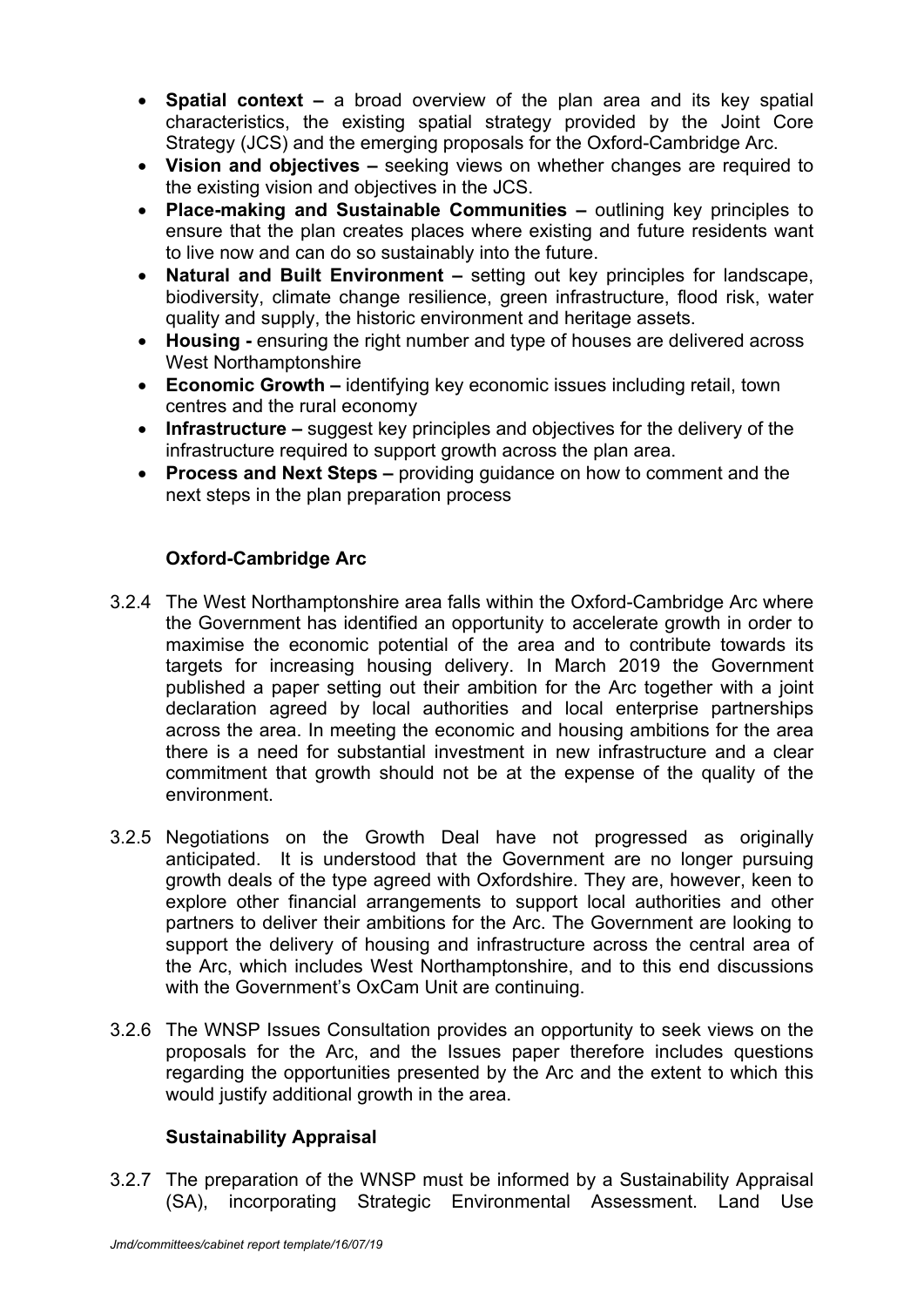Consultants Ltd have been commissioned to produce an initial SA Scoping Report. If consultation on the WNSP Issues Consultation document goes ahead, it will be accompanied by the SA Scoping Report (attached at Appendix B).

#### **Timeline for the Consultation**

- 3.2.8 Reports seeking approval for the Issues consultation are also being presented at the following Committees:
	- Daventry District Council Strategy Group 4<sup>th</sup> July
	- South Northamptonshire Council Planning Policy and Regeneration Strategy Committee – 31st July
- 3.2.9 If the Issues paper is approved by all three councils, a final version will be produced including graphics, maps and diagrams. It is envisaged that consultation on the Issues paper would start on Monday 5<sup>th</sup> August and run until Friday 11<sup>th</sup> October. This is an extended consultation period which takes account of the summer holidays.

# **3.3 Choices (Options)**

## **Option 1: Agree to the recommendation**

3.3.1 If Cabinet approves it for public consultation, and it has been agreed by Daventry District Council and South Northamptonshire Council, the West Northamptonshire Strategic Plan Issues Consultation will be put out to public consultation from 5<sup>th</sup> August to 11<sup>th</sup> October. This should then make it possible to achieve other milestones in the preparation of the Strategic Plan.

#### **Option 2: Do not agree to the recommendation**

3.3.2 Cabinet could decide not to approve the WNSP Issues Consultation for public consultation. This would delay the process of producing the Strategic Plan, delaying the adoption of an up-to-date suit of strategic polices and making it harder to plan for future development in West Northamptonshire and to take up opportunities that may arise from the Government's agenda for the Oxford – Cambridge Arc.

## **4. Implications (including financial implications)**

#### **4.1 Policy**

4.1.1 When it is adopted, it is envisaged that the West Northamptonshire Strategic Plan will replace most of the policies in the West Northamptonshire Joint Core Strategy.

## **4.2 Resources and Risk**

4.2.1 These proposals do not have any immediate implications for financial resources. The costs associated with the design and printing of the document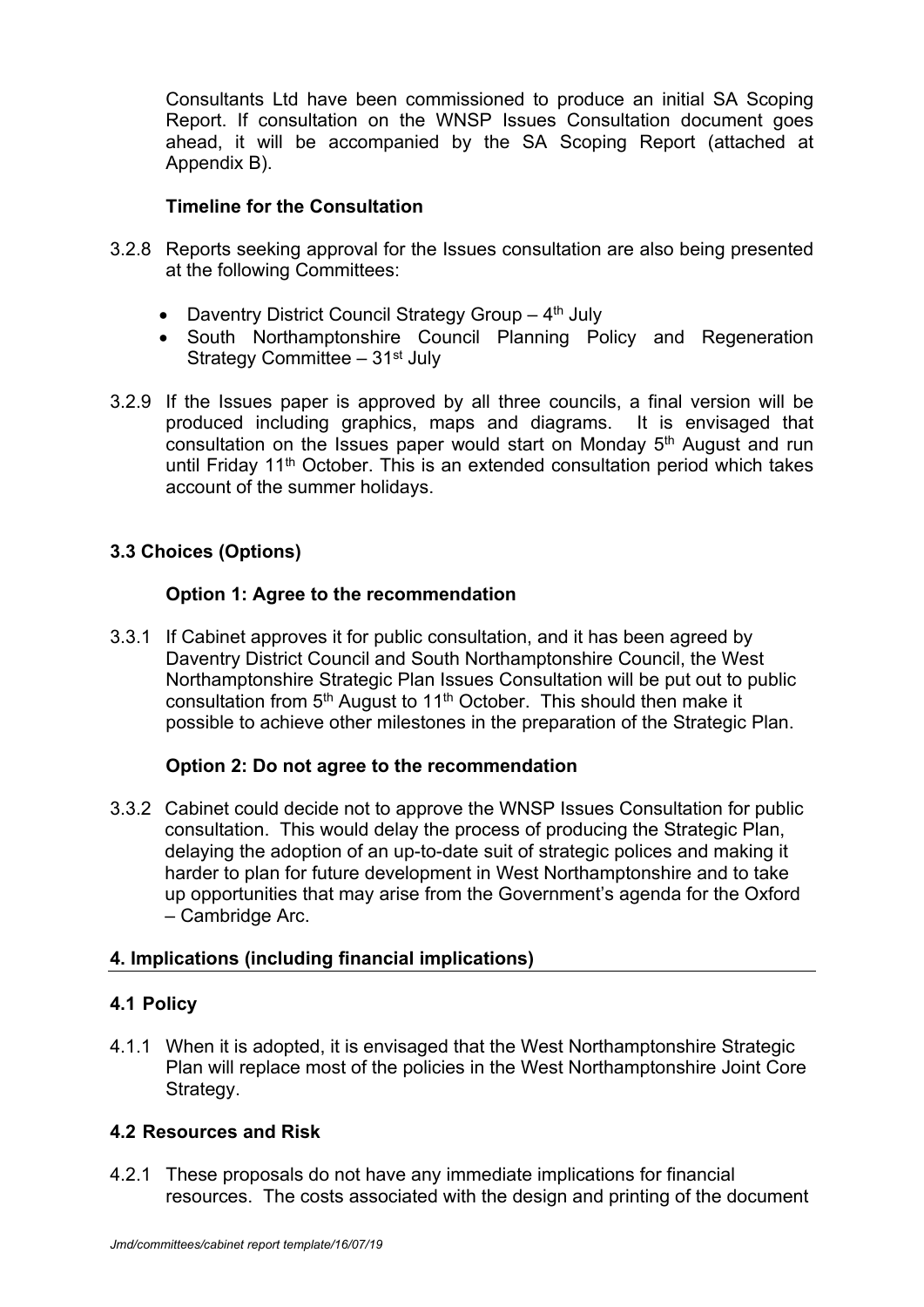and the consultation exercise can be met from budgets held by the Joint Planning Unit.

# **4.3 Legal**

4.3.1 The Strategic Plan will be a statutory document. It has to be prepared in accordance with the Planning and Compulsory Purchase Act 2004 as amended. Regulation 18 of the Town and Country Planning (Local Planning) (England) Regulations 2012 requires local planning authorities to invite stakeholders and the public to make representations about what a local plan ought to contain. The Issues consultation helps to meet this requirement.

## **4.4 Equality and Health**

4.4.1 An equality impact assessment is not required at this stage in the preparation of the Strategic Plan because the Issues Consultation is seeking views rather than making proposals for new policy. Equality impact assessments will be made at later stages in the process when proposals for policies are being made.

## **4.5 Consultees (Internal and External)**

4.5.1 Officers of the partner authorities and Northamptonshire County Council have been consulted in the production of the Issues paper. The purpose of the Issues Consultation is to seek the views of a range of stakeholders and the public.

#### **4.6How the Proposals deliver Priority Outcomes**

4.6.1 When it is eventually adopted, the West Northamptonshire Strategic Plan will help to guide all development across West Northamptonshire, including Northampton. In terms of the priorities set out in the Council's Corporate Plan, the Strategic Plan will help to deliver a stronger economy by providing strategic policies that help Northampton to grow and prosper. It will also help to deliver resilient communities by facilitating the delivery of new and better homes.

## **4.7 Other Implications**

4.7.1 There are no other implications arising directly from the proposals in this report.

#### **5. Background Papers**

5.1 Appendix A – West Northamptonshire Strategic Plan – Issues Consultation, West Northamptonshire Joint Planning Unit.